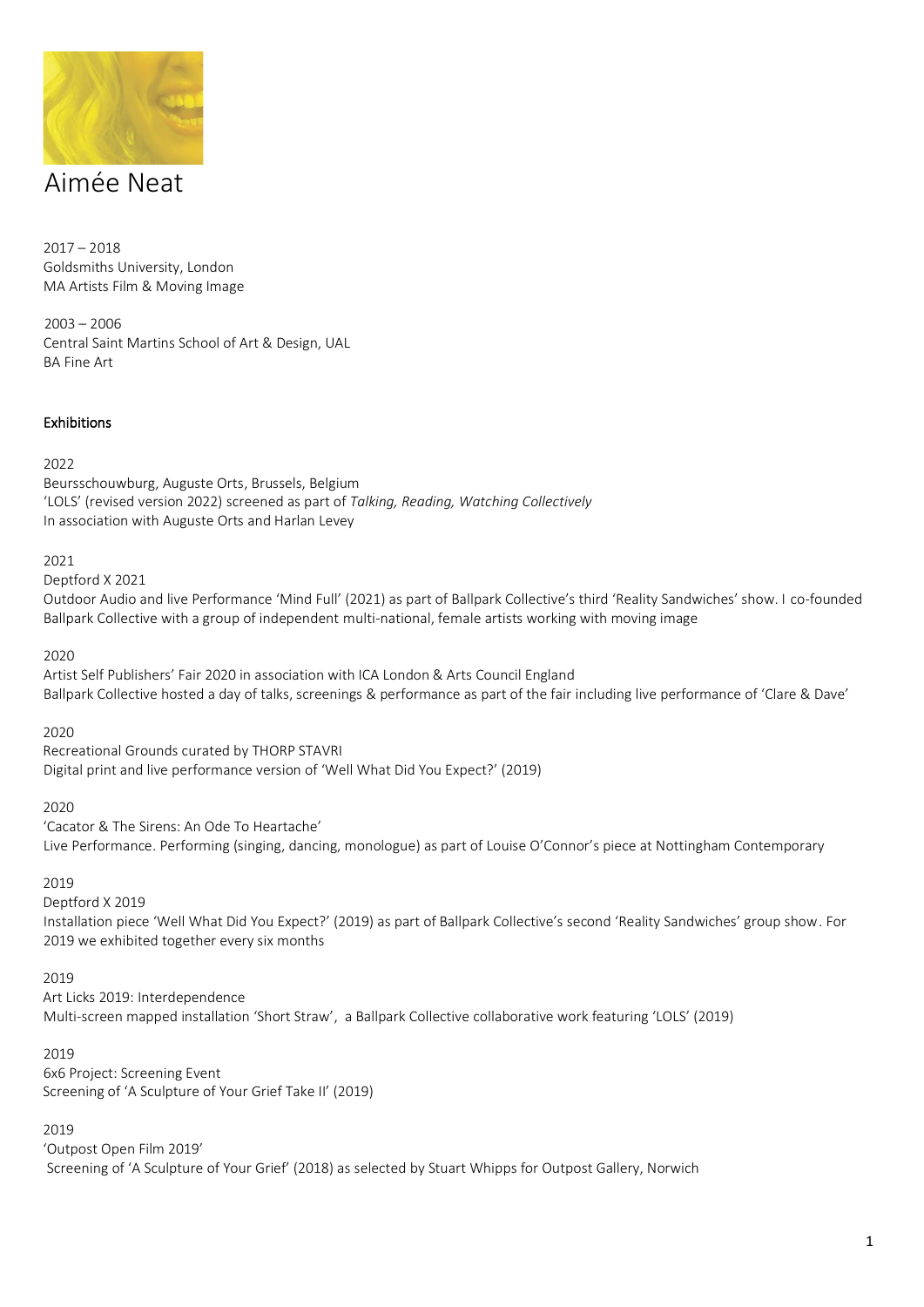### 2019

'Reality Sandwiches' Installation of 'The Sad Faces of Justin Bieber: 104 Million' (2019) as part of first group show from Ballpark Collective

# 2018

'A Sculpture of Your Grief' (2018) (Installation) Goldsmiths MA Degree Show, Artists Film & Moving Image Goldsmiths University, London

# 2018

'Exploding Cinema' 'I Just Met John Gielgud Part Two' Screened The Cinema Museum, London Part One screened at The Horse Hospital, London in 2017

# 2017

'Cacator & The Sirens' Live Performance. Performing (singing, dancing) as part of Louise O'Connor's piece at Nottingham Contemporary

# 2017

'Democracy What!?' (Text & Image) Project Blue Book, *8 Ball Community*, New York, USA

# 2013

'Artists In Comedy' Screening of 'Venti' (2011) (Moving Image Screening and participation in group panel discussion) LoCo - The London Comedy Film Festival, BFI South Bank, London

# 2012

'In The Shadow of The Olympics' (Self-produced Radio documentary broadcast) Shoreditch Radio, London

### 2012

'In The Shadow of The Olympics'

(Self-produced Radio documentary broadcast) for Resonance 104.4fm, London

2012

'Venti' (2011) (Moving Image Installation) Deptford X, London

# 2012

'Retrospex' Screening of 'Venti' (2011) (Moving Image Screening) Elevator Gallery, London

# 2012

'Hackney Wicked An Evening of Artist's films and Performance' Screening of 'Venti' (2011) Sugarhouse Studios, London

# 2011

'East Pop Red' Installation of 'Venti' (2011) (Moving Image & Sculpture) Red Gallery, London

# 2011

'East Pop West' Installation of 'Venti' (2011) (Moving Image & Sculpture) Goldhawk Industrial Estate, London

# 2011

'Farewell' (Moving Image Screening) Private Gallery of Modern Art Collector, Covent Garden, London

# 2010

'Gesamtkunstwerk Debut Salon Show' (Photo Print) The Hackney Rose Hackney, London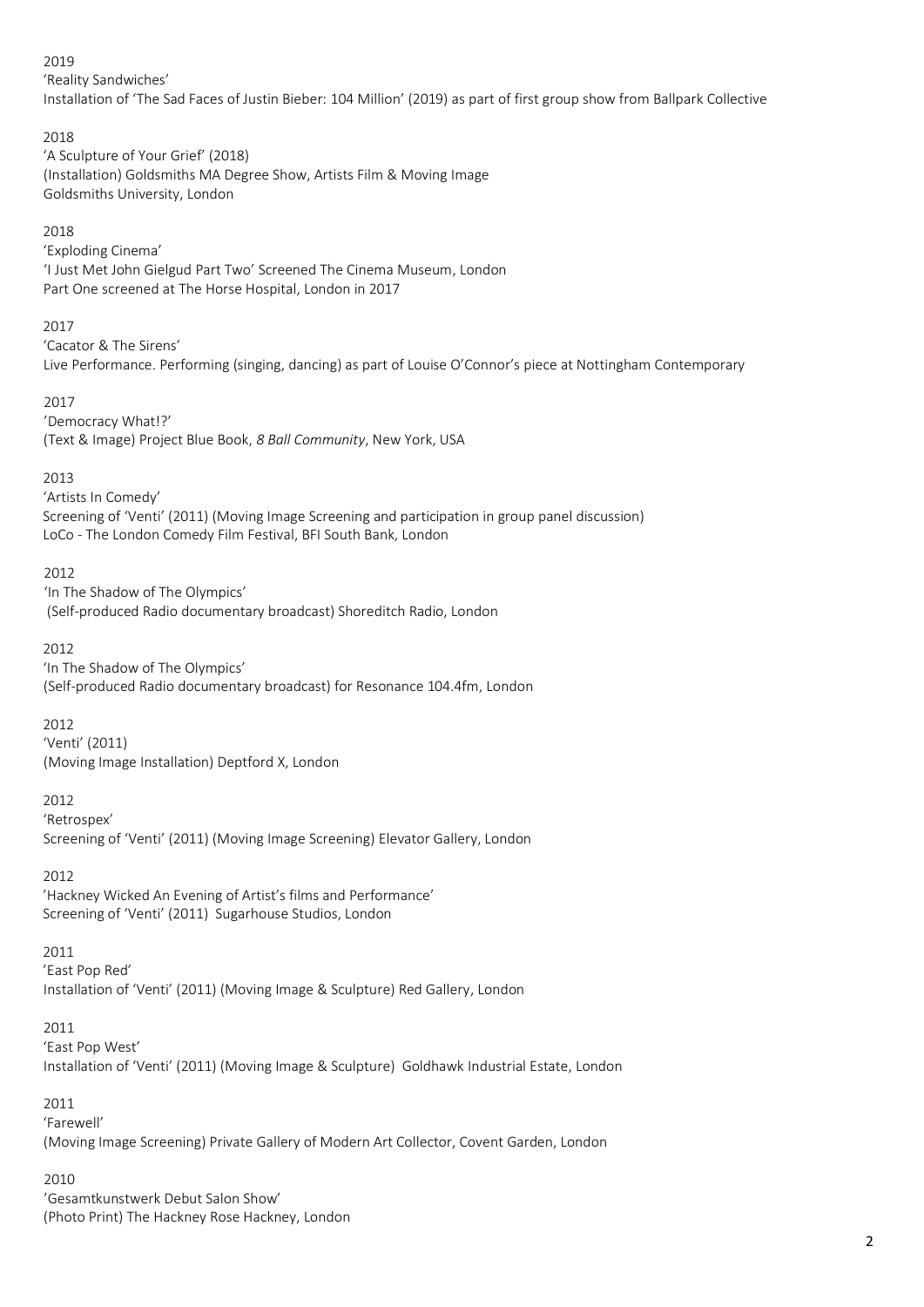2009 '7 Emerging Artists' Installation of 'Normal Pie' (2009) (Moving Image) Private Gallery of Modern Art Collector, Covent Garden, London

2006 [Selection of sound works] BBC WM Radio Arts Programme, Birmingham

### Co-Curation

2019

Deptford X 2019 Installation piece 'Well What Did You Expect?' (2019) as part of Ballpark Collective's second 'Reality Sandwiches' group show

2019

Art Licks 2019 'Interdependence' Multi-screen mapped installation 'Short Straw' a Ballpark Collective collaborative work featuring 'LOLS' (2019)

2019

'Reality Sandwiches'

First group show from Ball Park Collective, of which I am a founding member. Ball Park is group of independent artists working with moving image, exhibiting together across London every six months

2018

Goldsmiths MA Degree Show, Artists Film & Moving Image Goldsmiths University, London

2011

'A Farewell'

Private Gallery of Modern Art Collector, Covent Garden, London Featuring: Christina Mitrense | Jonas Ranson | Goodbye Leopold | Luke Pomphrey | Myles Donaldson | Aimée Neat | Mark Scott Wood | Resonance 104.4fm's RobinTheFog

2010

'The Impossibility of Art In The Mind of A Fucking Moron' Elevator Gallery, London First solo Show of artist Mark McGowan

2009

'Fallen Out Of Space' Private Gallery of Modern Art Collector, Covent Garden, London Featuring: Anna Barham | Michael Dean | Andy Holden | Clare Todd | Maaike Schoorel | Des Hughes

2009

'7 Emerging Artists'

Private Gallery Covent Garden, London Featuring: Sam Hacking | James Stringer | Daniel Honan | Aimée Neat | Margreta Stolen | Natasza Niedziolla